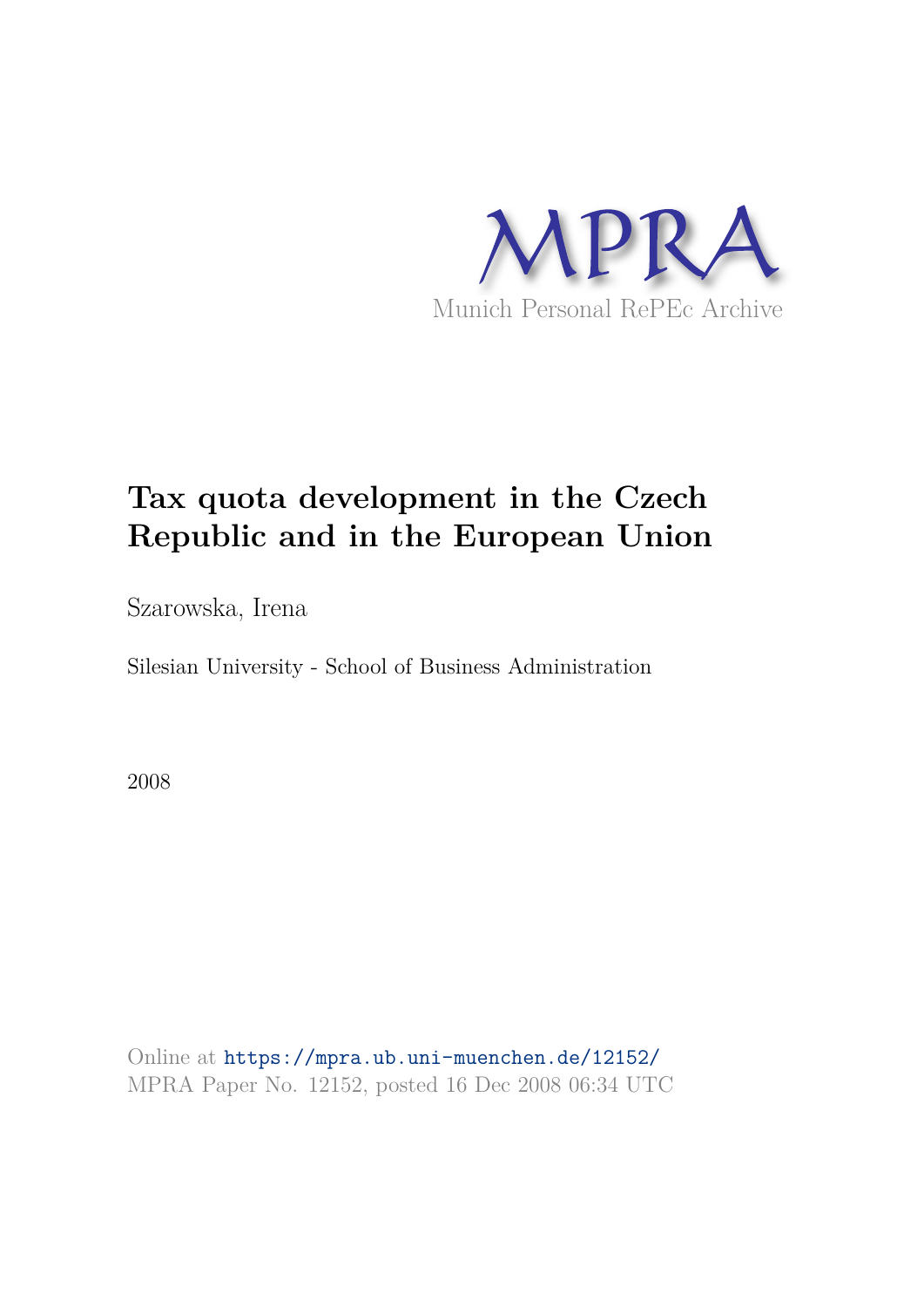## **TAX QUOTA DEVELOPMENT IN THE CZECH REPUBLIC AND IN THE EUROPEAN UNION**<sup>1</sup> **IRENA SZAROWSKÁ<sup>2</sup>**

#### **Abstract**

Eurostat and OECD regularly publish data concerning a tax burden in particular countries. Tax quota (compound tax quota) is used as a basic international comparative indicator, which determines a ratio of taxes in the gross domestic product. This indicator is a subject of interest even in discussions concerning the tax harmonization of the European Union, which objective is to make taxes not to be a barrier of free movement of people, capital, goods and services among states and also to prevent tax evasions. This paper describes a basic conception of the indicator, points out methodical differences in the calculation of the tax quota and analyses the development of the tax quota in the Czech Republic and in the European Union. The objective is as well to verify a hypothesis that a value of the tax quota is decreasing in time and indirect taxes currently outweigh direct ones.

**Key words**: tax, tax quota, direct taxes, indirect taxes, tax harmonization.

**JEL Classification:** E 62, H 20.

## **1 INTRODUCTION**

 $\overline{a}$ 

The tax burden has always been and always will be a subject to expert and quasi-expert discussions as it affects each citizen as an individual living in a given country. The enlargement of the European Union and the process of

<sup>&</sup>lt;sup>1</sup> This paper was prepared with the support of Czech Grant Agency (Grant GAČR No. 402/08/0067.

<sup>2</sup> Irena Szarowská, MSc, Assistant Professor by Department of Finance, Silesian University in Opava, School of Business Administration in Karviná, Czech Republic, e-mail: szarowska@opf.slu.cz.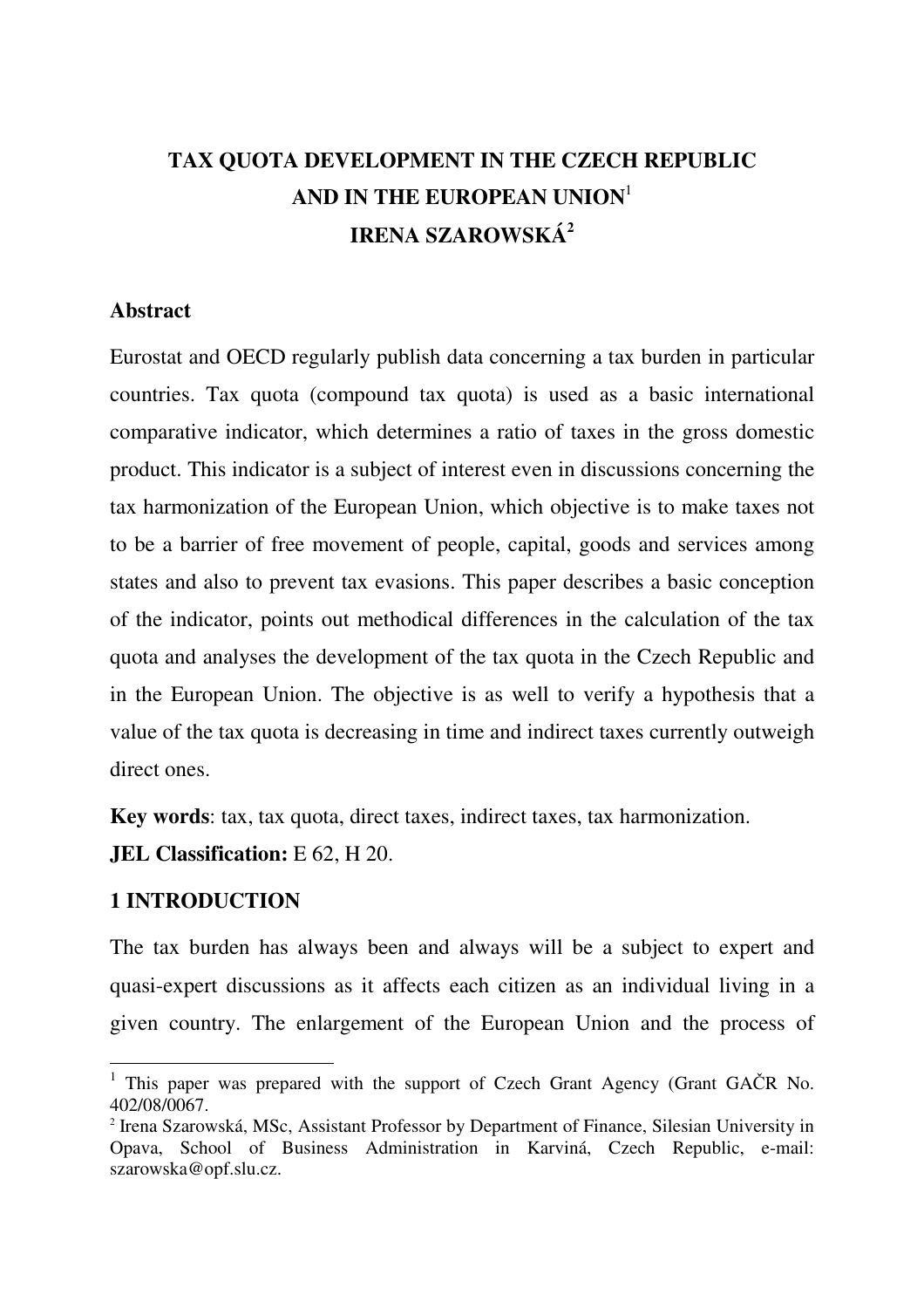globalisation also influence, among others, tax systems and fiscal policy in particular member countries. The role either the endeavour of the European Union is not to consolidate national tax and dues systems but to guarantee their mutual comparison in accordance with adopted agreements established in the European Union<sup>3</sup>. Among main objectives of the European Union's tax policy rank the support of a harmonic development of economic activities, fluent and well-balanced development, increasing stability, increase of living standards and tight co-operation among the member countries. The objective of the European Union's tax policy is also prevent the situation when the tax policies of particular member countries would negatively mutually influence each other and by this they would create inadequate competitive environment resulting in convenience of domestic products.

The harmonization in the European Union should mainly make taxes not to be a barrier of free movement of people, capital, goods and services among states. Its objective is also to prevent tax evasions as the co-operation indeed provides a solution of failures arising during the revenue collection and thus it makes possible to achieve a positive efficiency and the growth of wealth.

## **2 OBJECTIVE AND METHODOLOGY**

 $\overline{a}$ 

Eurostat and OECD regularly publish data concerning a tax burden in particular countries. Tax quota (compound tax quota) is used as a basic international comparative indicator, which determines a ratio of taxes in the gross domestic product. The objective of this paper is to describe a basic conception of the

 $3$  The tax policy belongs to policies with shared competences. Member countries can issue own legislature only if there had not already existed the common European regulation, eventually an amendment to it. The tax practice is more or less a sum of factually independent tax policies of particular EU member countries. In various periods exists an increased endeavour to harmonisation of European taxes (e. g. at the acceding of the European Commission led by R. Prodi), however, these endeavours have been so far unsuccessful as the member countries do not show a great willingness to delegate these powers to the bodies of the EU.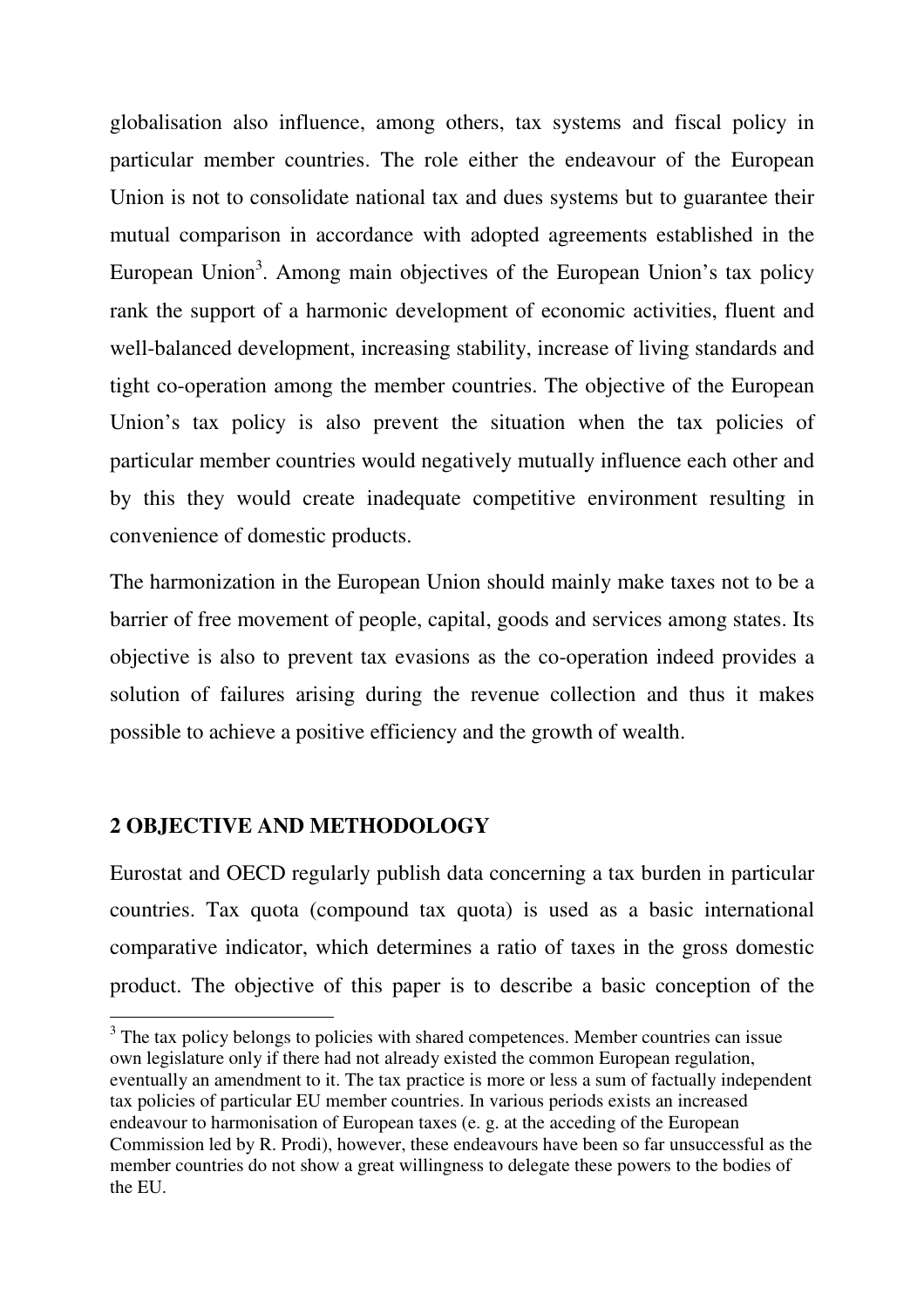indicator and to point out possible methodical differences in the calculation of the tax quota and to analyses the development of the tax quota in the Czech Republic and in the European Union. The purpose is also to verify often presented statement that the value of the tax quota is decreasing in time and indirect taxes currently outweigh direct ones. This paper uses data published by OECD and Eurostat. Basic methods of the submitted paper are methods of analysis and deduction.

## **3 RESULTS AND DISCUSSION**

#### **3. 1 Tax quota characteristics and the methodology of calculation**

The interstate comparison of concrete taxes has not got very significant predicative ability with regard to the different construction of taxes in particular countries. The height of a tax rate is only one of the variables. Great weight is also carried by differently constructed tax basis from which is the tax calculated and systems of exceptions and deductible items, different in each country. The height of the tax rates is thus important information for potential investor who considers his entrepreneurial purposes but it is not applicable during the comparison of tax systems. The tax quota removes this as it determines the total burden.

The tax quota is on of the basic indicators enabling an international comparison of the tax burden. It is a macroeconomic indicator representing the ratio of taxes in the gross domestic product<sup>4</sup>. It represents the part of the gross domestic product, which is redistributed through public budgets. It is presented as a percent and thereby it sufficiently serves the purpose of comparison. According to the "extent" of the numerator (i. e. the "extent" of considered public incomes) is distinguished the simple tax quota and compound tax quota (sometimes also

 4 HAMERNÍKOVÁ, B., KUBÁTOVÁ, K.: Veřejné finance. Praha, Eurolex Bohemia 2004.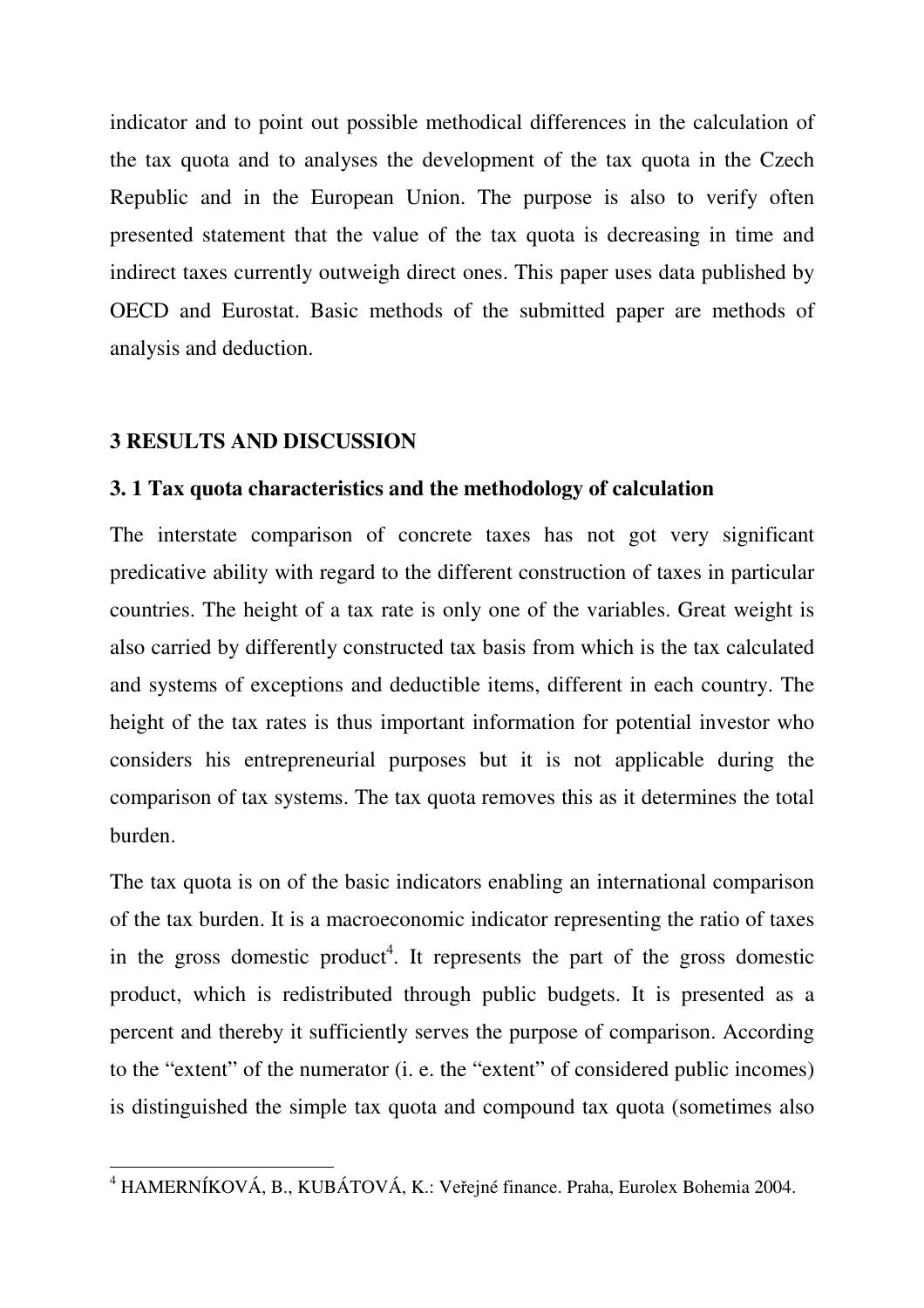called aggregate tax quota). The simple tax quota includes only the incomes of public budgets, which are really marked as taxes. With regard to the fact that the tax incomes (quasi-taxes) are actually also incomes resulting from obligatory insurance on social security and a contribution to the state employment policy and incomes resulting from obligatory insurance on health insurance, the compound tax quota including these incomes is the relevant indicator<sup>5</sup>.

Data concerning the range of the tax quota are regularly analyzed by the Organization for Economic Co-operation and Development (OECD). Another institute analyzing, among others, the tax quota is Eurostat. This paper uses information published by OECD but also from the pages of Eurostat with regard to more actual data.

Table 1: Development of the compound tax quota in the EU countries

|  | in 1995 – 2004 |
|--|----------------|
|  |                |

|                            |      |      |      |      |      |      |      |      |      |      | Average   |        |        |
|----------------------------|------|------|------|------|------|------|------|------|------|------|-----------|--------|--------|
|                            | 1995 | 1996 | 1997 | 1998 | 1999 | 2000 | 2001 | 2002 | 2003 | 2004 | 1995-2004 | 1)     | 2)     |
|                            |      |      |      |      |      |      |      |      |      |      |           |        |        |
| <b>BE</b>                  | 43,8 | 44,4 | 44,9 | 45,5 | 45,5 | 45,2 | 45,2 | 45,3 | 44,9 | 45,2 | 45,0      | 0,2    | 1,4    |
| <b>CZ</b>                  | 36,2 | 35,1 | 35,5 | 33,9 | 34,7 | 34,4 | 34,5 | 35,4 | 36,0 | 36,6 | 35,2      | 0,2    | 0,4    |
| DK                         | 48,8 | 49,2 | 48,9 | 49,3 | 50,1 | 49,4 | 48,5 | 47,8 | 47,6 | 48,8 | 48,8      | $-0,3$ | 0,0    |
| DE                         | 39,8 | 40,7 | 40,7 | 40,9 | 41,7 | 41,9 | 40,0 | 39,5 | 39,6 | 38,7 | 40,3      | $-0,4$ | $-1,1$ |
| EE                         | 37,9 | 35,6 | 35,9 | 34,9 | 34,6 | 32,6 | 31,7 | 32,4 | 32,9 | 32,6 | 34,1      | $-1,7$ | $-5,3$ |
| EL                         | 32,6 | 33,0 | 34,3 | 36,3 | 37,3 | 37,9 | 36,6 | 37,3 | 36,4 | 35,1 | 35,7      | 1,1    | 2,4    |
| ES                         | 32,7 | 33,1 | 33,2 | 33,0 | 33,6 | 33,9 | 33,5 | 33,9 | 34,0 | 34,6 | 33,5      | 0,5    | 1,9    |
| <b>FR</b>                  | 42,7 | 43,9 | 44,1 | 44,0 | 44,9 | 44,1 | 43,8 | 43,1 | 43,1 | 43,4 | 43,7      | $-0,1$ | 0,7    |
| $\rm IE$                   | 33,1 | 33,1 | 32,3 | 31,7 | 31,7 | 31,6 | 29,7 | 28,4 | 29,0 | 30,2 | 31,1      | $-1,6$ | $-2,8$ |
| $\ensuremath{\mathsf{IT}}$ | 40,1 | 41,8 | 43,7 | 42,5 | 42,5 | 41,8 | 41,4 | 40,9 | 41,5 | 40,6 | 41,7      | $-0,2$ | 0,6    |
| <b>CY</b>                  | 26,9 | 26,8 | 26,0 | 28,2 | 28,5 | 30,5 | 31,5 | 31,5 | 33,3 | 34,1 | 29,7      | 3,0    | 7,2    |
| LV                         | 33,6 | 31,3 | 32,7 | 34,3 | 32,4 | 29,5 | 28,5 | 28,2 | 28,5 | 28,6 | 30,8      | $-2,1$ | $-5,0$ |
| <b>LT</b>                  | 28,6 | 28,1 | 31,5 | 32,2 | 32,1 | 30,0 | 28,7 | 28,4 | 28,2 | 28,4 | 29,6      | $-0,6$ | $-0,2$ |
| LU                         | 42,4 | 42,6 | 41,7 | 40,3 | 40,6 | 40,4 | 40,6 | 41,1 | 40,9 | 40,1 | 41,1      | $-0,5$ | $-2,3$ |
| HU                         | 41,6 | 40,6 | 39,0 | 39,0 | 39,1 | 39,2 | 39,5 | 39,0 | 39,0 | 39,1 | 39,5      | $-0,5$ | $-2,6$ |
| MT                         | 27,6 | 26,1 | 27,8 | 26,1 | 27,2 | 28,3 | 30,3 | 32,2 | 32,2 | 35,1 | 29,3      | 3,0    | 7,6    |
| NL                         | 40,5 | 40,8 | 40,6 | 40,3 | 41,6 | 41,5 | 38,3 | 37,7 | 37,5 | 37,8 | 39,7      | $-1,1$ | $-2,7$ |
| AT                         | 41,3 | 42,6 | 44,0 | 44,0 | 43,7 | 42,8 | 44,7 | 43,7 | 43,0 | 42,6 | 43,2      | 0,2    | 1,3    |
| PL                         | 38,5 | 37,3 | 36,7 | 36,0 | 36,4 | 34,2 | 33,9 | 34,3 | 33,3 | 32,9 | 35,3      | $-1,7$ | $-5,6$ |
| PT                         | 31,9 | 32,8 | 32,9 | 33,1 | 34,1 | 34,3 | 33,9 | 34,7 | 35,1 | 34,5 | 33,7      | 0,9    | 2,6    |

<sup>&</sup>lt;sup>5</sup> In most developed countries the tax quota has increased approximately four times in last 120 or 130 years. The reason was the growth of state´s and all the public bodies´ objectives, e. g. educational system, army etc.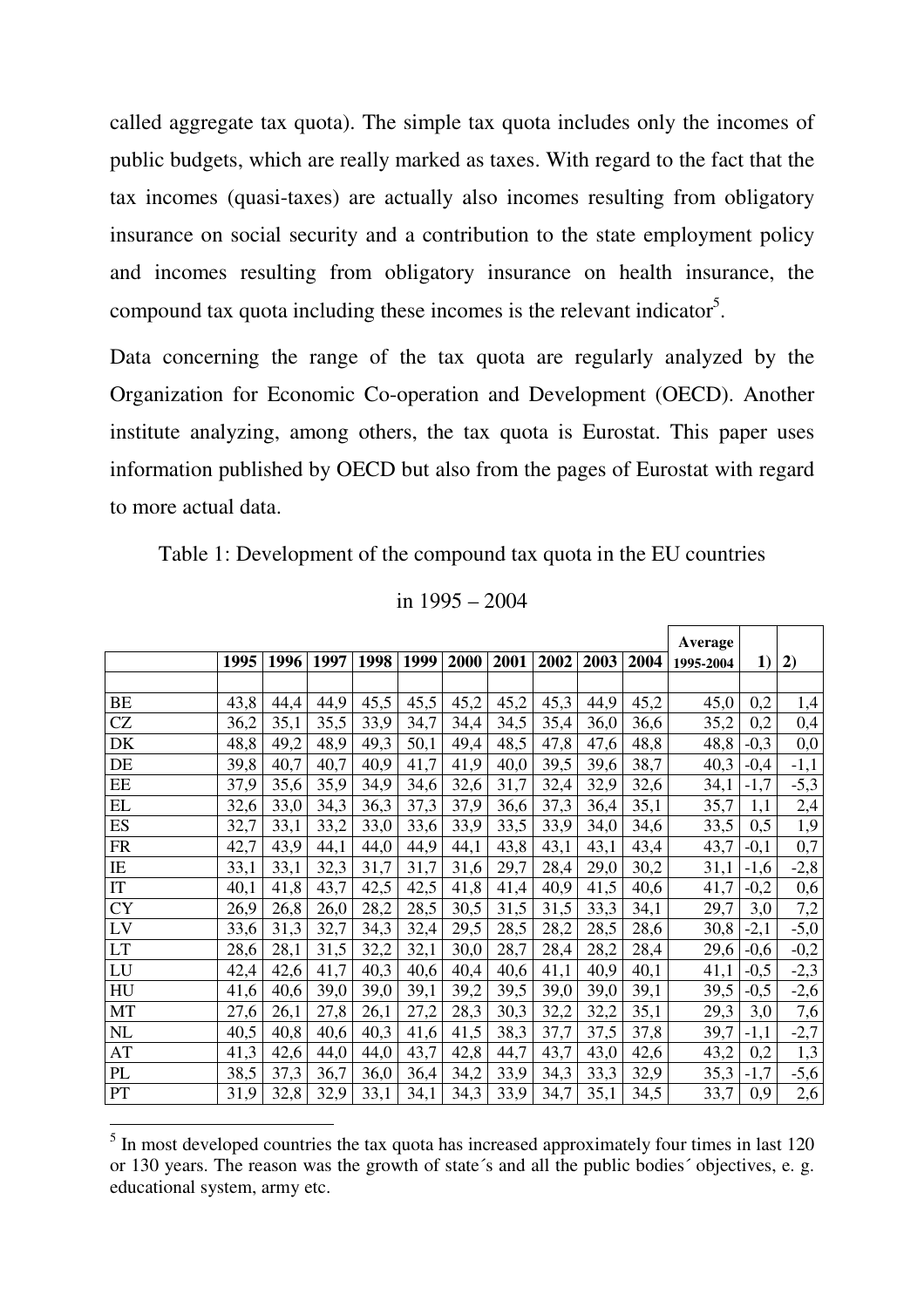| <b>SI</b>        | 40,2 | 38,9 | 37,9 | 38,8 | 39,1 | 38,5 | 38,8 | 39,1 | 39,4 | 39,7 | 39,0 | 0,1    | $-0,6$                   |
|------------------|------|------|------|------|------|------|------|------|------|------|------|--------|--------------------------|
| <b>SK</b>        | 40,5 | 39,0 | 35,8 | 37,0 | 34,6 | 33,2 | 32,1 | 32,4 | 31,3 | 30,3 | 34,6 | $-3,1$ | $-10,1$                  |
| FI               | 45,6 | 46,9 | 46,1 | 46,0 | 46,4 | 47,7 | 45,7 | 45,6 | 44,6 | 44,3 | 45,9 | $-0,4$ | $-1,3$                   |
| <b>SE</b>        | 49,0 | 51,5 | 52,0 | 52,7 | 53,3 | 53,4 | 51,4 | 49,7 | 50,2 | 50,5 | 51,4 | $-0,1$ | 1,5                      |
| UK               | 35,4 | 34,9 | 35,5 | 36,5 | 36,8 | 37,4 | 37,2 | 35,5 | 35,5 | 36,0 | 36,1 | 0,2    | 0,7                      |
| NO               | 42,3 | 42,8 | 42,5 | 42,5 | 42,8 | 43,0 | 43,2 | 43,6 | 42,9 |      | 42,8 |        | $\overline{\phantom{a}}$ |
|                  |      |      |      |      |      |      |      |      |      |      |      |        |                          |
| EU-25 $(3)$      | 39,7 | 40,5 | 40,7 | 40,7 | 41,2 | 41,0 | 40,0 | 39,4 | 39,5 | 39,3 | 40,2 | $-0,3$ | $-0,4$                   |
| EU-15 $(3)$      | 39,8 | 40,6 | 40,9 | 40,9 | 41,4 | 41,3 | 40,3 | 39,6 | 39,7 | 39,6 | 40,4 | $-0,2$ | $-0,2$                   |
| EUR-12 $(^{3})$  | 39,9 | 40,9 | 41,3 | 41,1 | 41,7 | 41,5 | 40,4 | 40,0 | 40,0 | 39,7 | 40,7 | $-0,3$ | $-0,2$                   |
| NMS-10 $(3)$     | 38,0 | 36,8 | 36,2 | 35,8 | 36,0 | 34,7 | 34,5 | 34,9 | 34,6 | 34,5 | 35,6 | $-1,0$ | $-3,5$                   |
| EU-25 $(^4)$     | 38,1 | 38,0 | 38,2 | 38,3 | 38,5 | 38,1 | 37,6 | 37,5 | 37,5 | 37,6 | 37,9 | $-0,2$ | $-0,5$                   |
| EU-15 $(^{4})$   | 40,0 | 40,7 | 41,0 | 41,1 | 41,6 | 41,5 | 40,7 | 40,3 | 40,2 | 40,2 | 40,7 | $-0,1$ | 0,2                      |
| EUR-12 $(4)$     | 38,9 | 39,6 | 39,9 | 39,8 | 40,3 | 40,3 | 39,5 | 39,3 | 39,2 | 38,9 | 39,6 | $-0,1$ | 0,1                      |
| NMS-10 $(4)$     | 35,2 | 33,9 | 33,9 | 34,0 | 33,9 | 33,1 | 33,0 | 33,3 | 33,4 | 33,7 | 33,7 | $-0,4$ | $-1,4$                   |
|                  |      |      |      |      |      |      |      |      |      |      |      |        |                          |
| Ratio st.dev.    |      |      |      |      |      |      |      |      |      |      |      |        |                          |
| and mean in $\%$ | 15,3 | 16,6 | 15,9 | 15,7 | 15,9 | 16,2 | 16,0 | 15,5 | 15,1 | 15,1 |      |        | $-0,2$                   |
| Difference       |      |      |      |      |      |      |      |      |      |      |      |        |                          |
| max. and min.    | 22,1 | 25,4 | 26,0 | 26,6 | 26,1 | 25,0 | 22,8 | 21,5 | 22,0 | 22,1 |      |        | 0,0                      |

Rem.: 1) Change in percents of GPD 1995 to 2004, 2) Difference weighted GDP 1995 to 2004, 3) weighted average - arithmetical mean, 4) average Source: Data from EC (2005): Structures of the taxation systems in the European Union 1995-2003. Url: http://europa.eu.int

The tax quota is generally calculated as a ratio of total tax income's sum to GDP. By reasons of using a different methodology for the GDP calculation the data presented by particular institutions can differ. The GDP range is usually in the EU counties determined according to the ESA 95 methodology (European Statistical Office), thus on the accrual basis<sup>6</sup>. In the case of tax incomes these can be determined partly on a cash principle<sup>7</sup> and partly on an accrual principle<sup>8</sup>. Another possibility is the use of so-called modified cash incomes<sup>9</sup>.

 $\overline{a}$ 

<sup>&</sup>lt;sup>6</sup> Transactions and other economic flows are recorded in the moment when the economic value is created, transformed and expires – includes thus all events that have an influence on financial efficiency, position or liquidity of a government sector.

<sup>&</sup>lt;sup>7</sup> The cash principle consists in the determination of tax incomes according to their amount, which is carried to account to the given moment on the accounts of a government whereas for this accounting does not directly deciding a moment of occurrence of a subject´s obligation to pay a tax.

 $\delta$  The accrual system of measuring the tax incomes consists in the determination of the tax incomes´ amount, by which in a given year arose a fact creating an obligation of a taxpayer to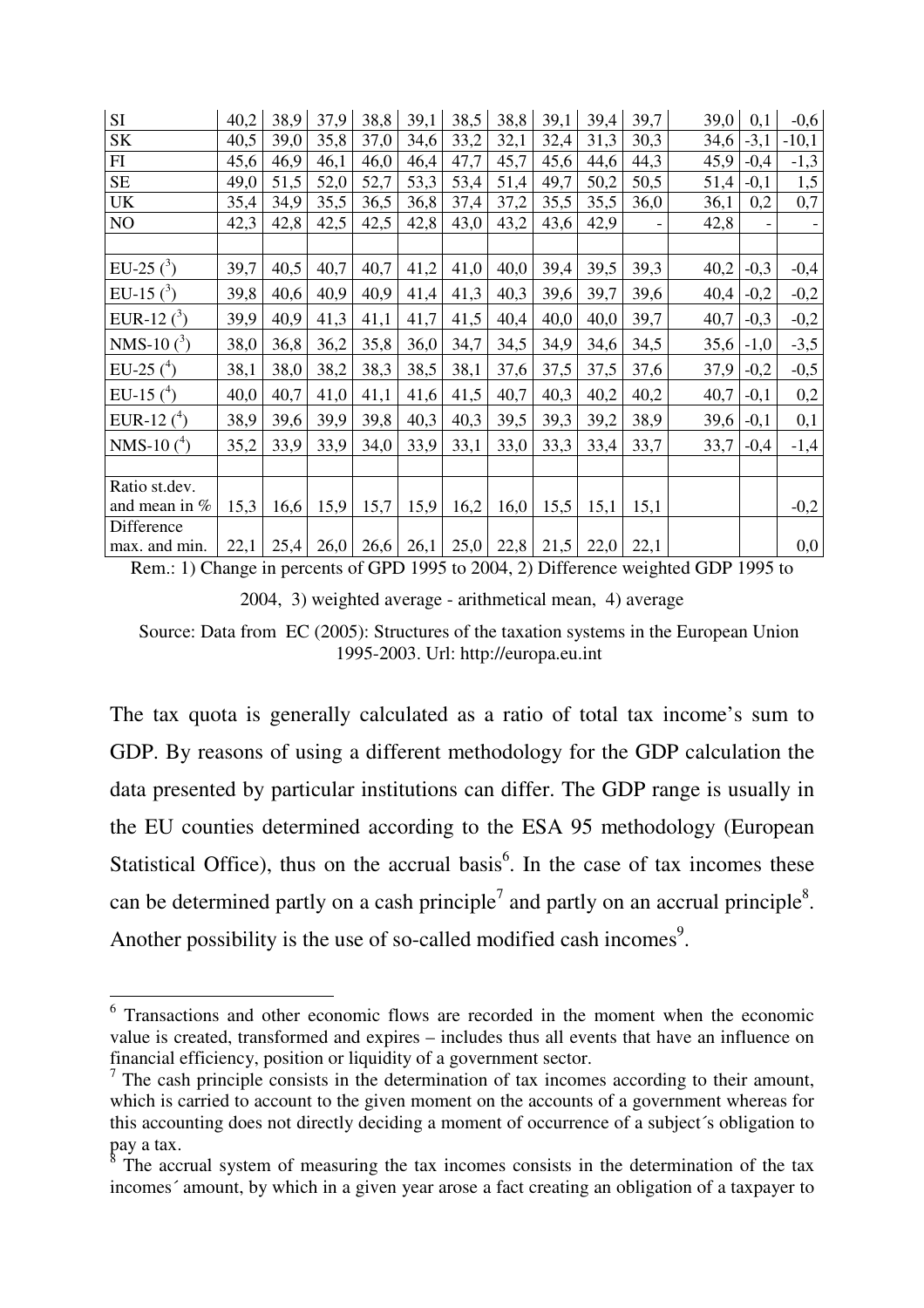The International Monetary Fund within the frame of the GFS 86 methodology used the cash principle, but with the taking up of the GFSM 2001 methodology the IMF uses concurrently even the accrual principle. In the Czech Republic is henceforth used the cash way of state budget's and state financial statement's calculation mainly for the reason of comparability of a time series and quick accessibility of data.

#### **3. 2. Single and compound tax quota in the EU countries**

1

According to the latest available statistics is the average total tax quota of the OECD member countries in the methodology of the OECD for the year 2004 35,9% GDP, whereas the Czech Republic achieved in 2004 the total tax quota 38,4% and in 2005 38,5% GDP, what is 2,5 or 2,6 percentage points above the average of the OECD countries. The total tax quota of European OECD member countries made in 2004 38,3% GDP and is thus almost the same as the total tax quota in the Czech Republic. Concrete values of the single and compound tax quota are shown in the Chart 1.

pay a tax or a right of a government to levy the tax in this year or eventually in following years. Although this way shows the real management of the government more precisely, there arises a problem with identifying of the government´s incomes amount in the given year, which can not be definitely found out even in the course of several years – hence there are used various forms of predictions, most frequently with the use of an coefficient. On the basis of experiences from the past is compiled an coefficient, which express a probable amount of a not-levied tax and with the help of this coefficient are subsequently calculated accrual tax incomes.

 $9<sup>9</sup>$  The method of modified cash flows is the most frequently used in reality. For the corporate income and personal income taxes are the withholding taxes and pre-taxes credited always into the year, when they were levied. Additional payments of a tax liability are in the case of these taxes credited into the previous year. In the case of wage taxation (personal income tax, insurance) is the January payment credited to the previous year, what means the January payment of a VAT is credited into the previous year.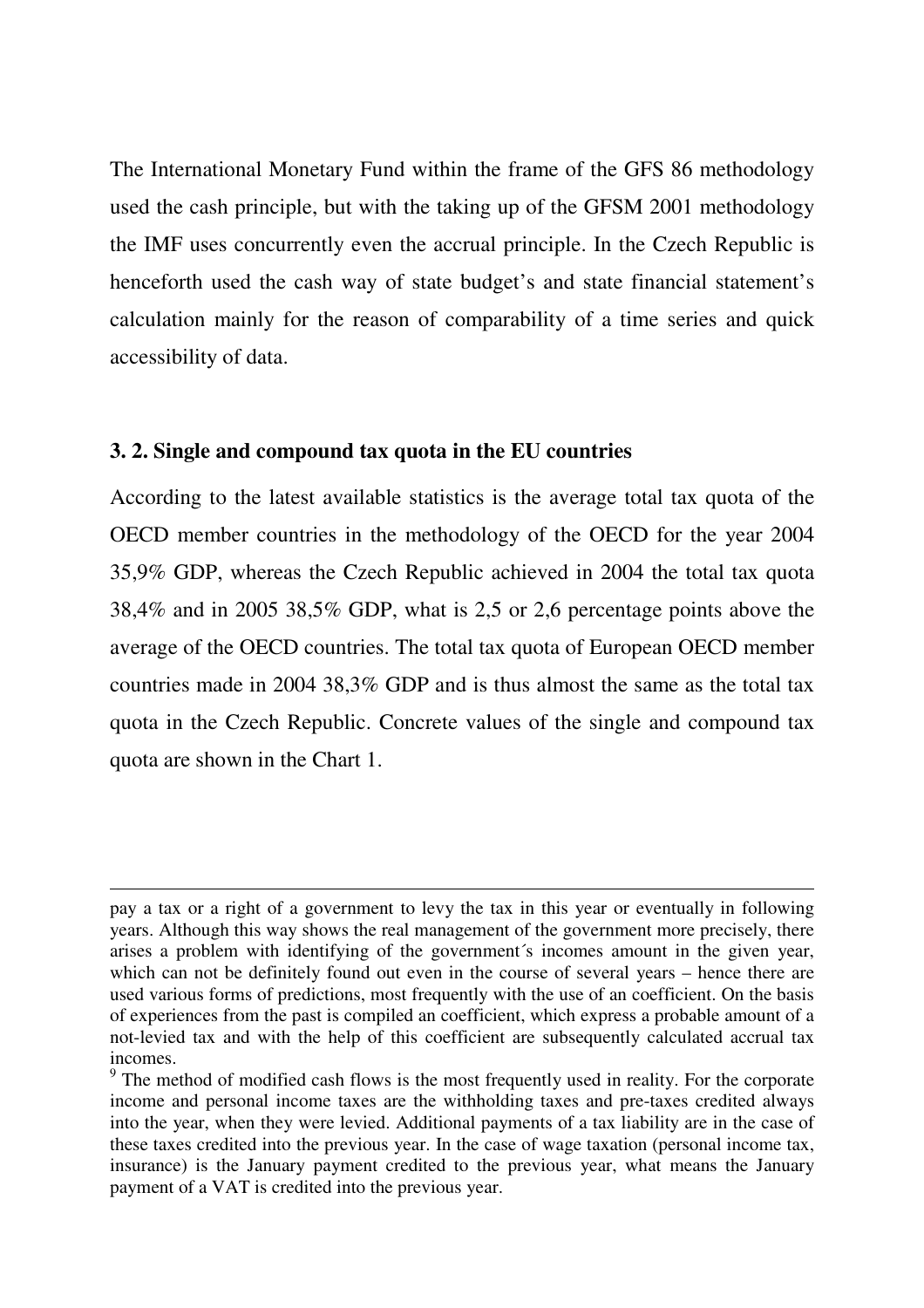# Chart 1: Simple and compound tax quota in % GDP in the European Union (year 2005)



Source: http://www.oecd.org/statsportal/0,2639,en\_2825\_293564\_1\_1\_1\_1\_1,00.html

The highest value of the compound tax quota is in the long term (thus even in 2005) achieved by countries of Northern Europe. Especially than Sweden 51,8%, Denmark 51% and Belgium 47,1%. It is given by the fact that these countries have the highest direct taxes (more than 40 %, whilst an average in the EU is  $34.9\%$ <sup>10</sup>. The difference between the country with the highest tax quota (Sweden) and the lowest tax quota (Romania, that joined the EU on  $1<sup>st</sup>$  January 2007) is c. 23%. The Czech Republic finds itself, with respect to the compound tax quota, approximately in the half. Its amount is for the year 2005 36%. From surrounding countries has the lower tax quota only Poland (33,9%) and Slovakia

 $\overline{a}$ 

 $10$  In the year 2004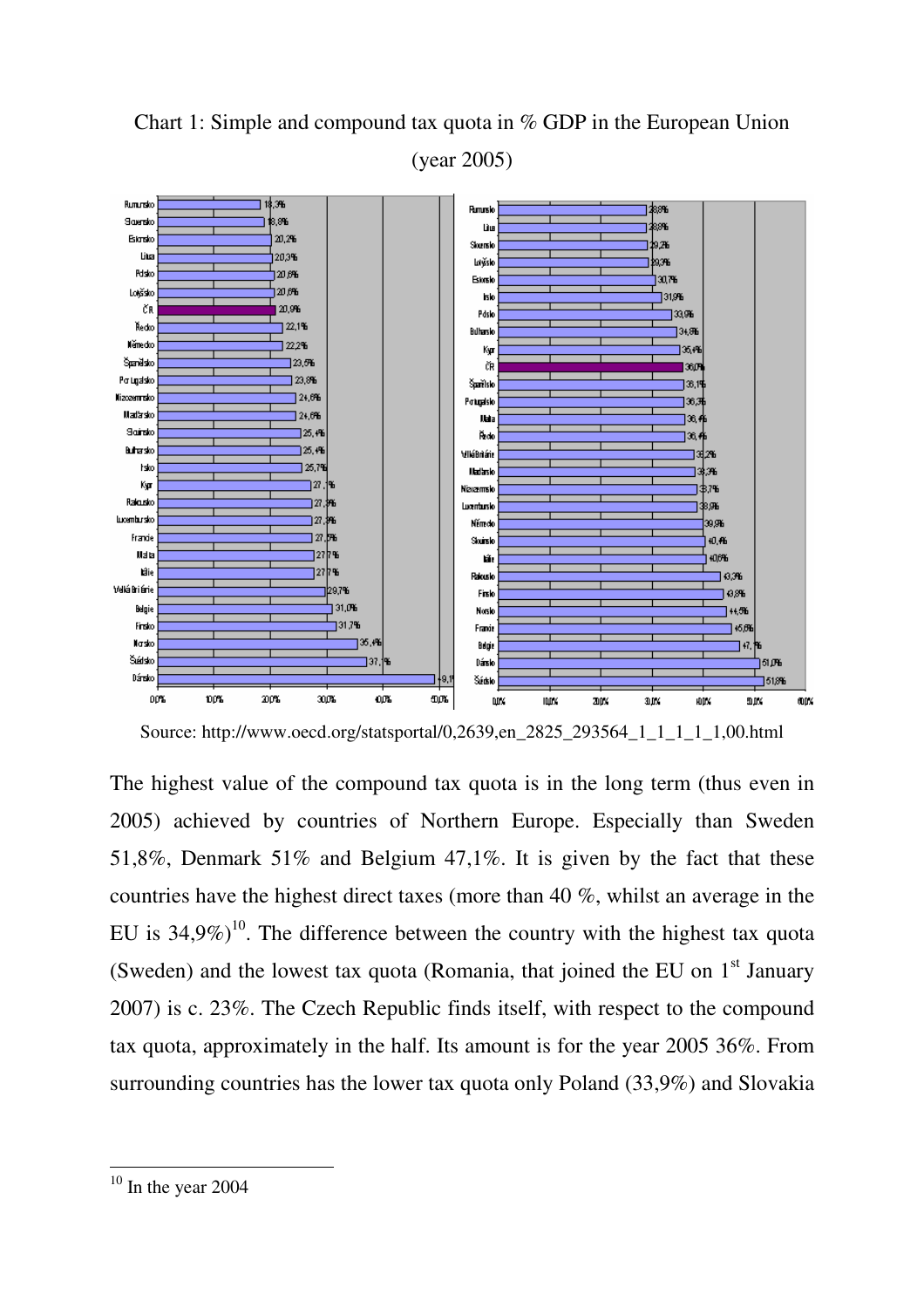(29,2%). Conversely, the higher tax quota has Germany (39,9%) and Austria  $(43,3\%)$ .

The average simple tax quota of the EU countries was found out 26,27%, thus for c. 12% less than is the compound tax quota. This unambiguously corroborates the fact that not only the Czech Republic but also even the other countries use besides classical taxes even the quasi-taxes. The highest value of the simple tax quota in 2005 is achieved by Denmark (49,1%), which even in the long-term horizon significantly surpasses other countries. This means that there is the lowest range of hidden taxes (quasi-taxes). Second in the chart, Sweden (37,1%) lags behind Denmark for almost 12%. The position of the Czech Republic, according to the ratio of classical taxes in the GDP (simple tax quota), did not significantly changed. Its value in 2005 stopped on 20,9% and decreased against 2004 for less than 1%. It is possible to estimate that this decrease was caused by changes in the height of income taxes.

As it was mentioned above, the tax quota is simply calculated indicator, by which it is possible to compare the tax burden in particular years. Following Table 2 shows the development of simple tax quota and compound tax quota in the Czech Republic and in European Union (average value) from 1998 to 2006.

|         | 1998 | 1999 | 2000 | 2001 | 2002 | 2003 | 2004 | 2005 | 2006 |
|---------|------|------|------|------|------|------|------|------|------|
| CR: CTQ | 33,4 | 34,1 | 33.9 | 34,0 | 34,8 | 35,8 | 37,3 | 36,8 | 36,0 |
| CR: STQ | 19,3 | 20,0 | 19.6 | 19,8 | 19,9 | 20,7 | 21,2 | 20,6 | 19,7 |
| EU: CTQ | 41,2 | 41,8 | 41,5 | 40.7 | 40,2 | 40,0 | 39,9 | 40,2 | 40,8 |
| EU: STO | 27,0 | 27,5 |      | 26,8 | 26,3 | 26,0 | 26,0 | 26,4 |      |
|         |      |      |      |      |      |      |      |      |      |

Table 2: Simple and compound tax quota in % GDP

Rem.: CTQ – compound tax quota, STQ – simple tax quota

Source: Data from Eurostat and European Commission Services

From Table 2 results that the value of the tax quota in the Czech Republic is rather stable up to 2004 – on the level of c. 34% GDP (compound tax quota), or 21% (simple tax quota). Since 2004 has been the value of the tax quota getting around 35%, when the simple tax quota has been getting around a similar area as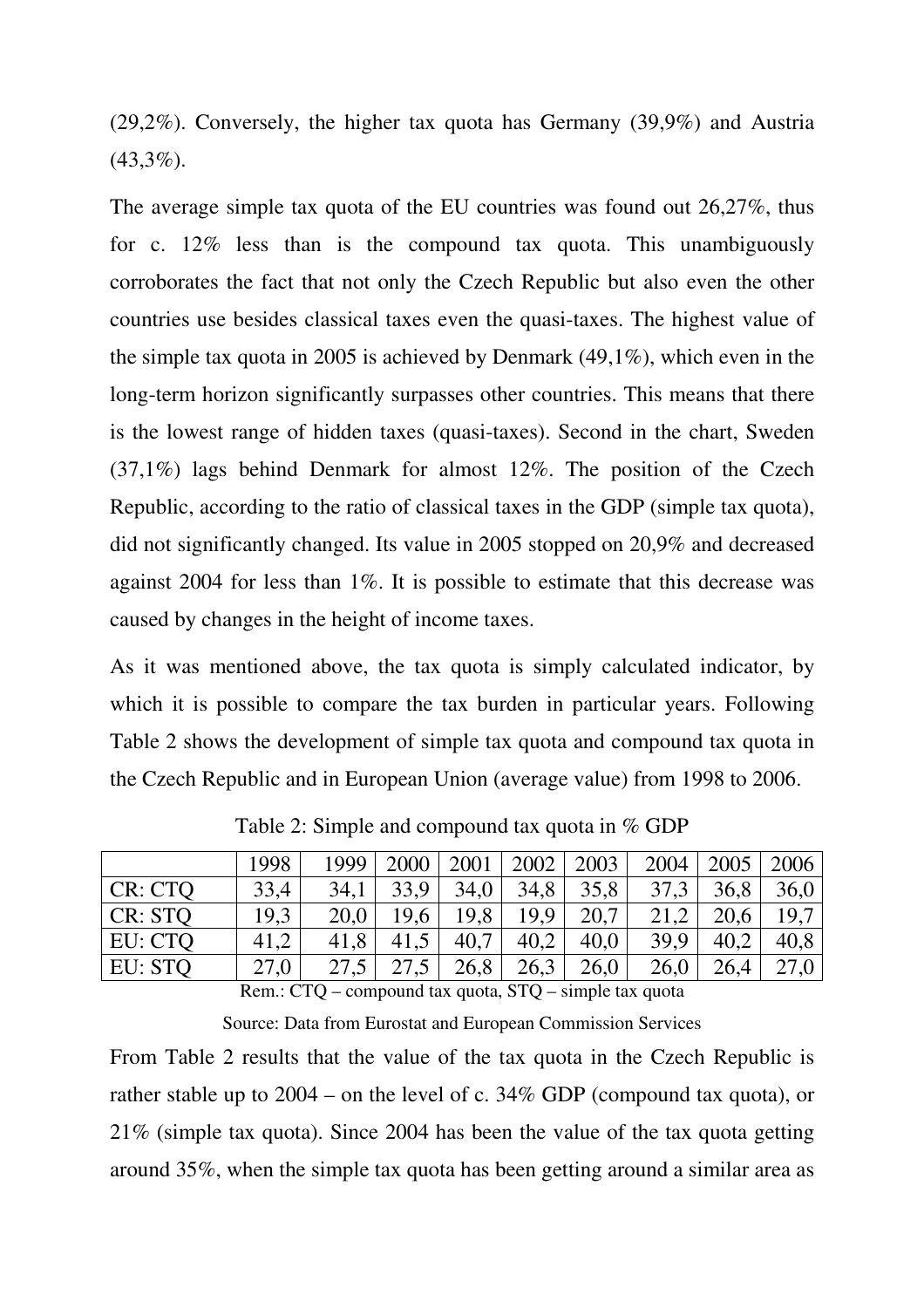it had been in 2004, thus 21%. The development was in the case of the simple tax quota influenced mainly by changes in taxation (e. g. decrease of VAT) and in the case of compound tax quota by changes in payments of social and health insurance. From the table also results that DK and SDK in the European Union achieves higher values than in the Czech Republic.



Chart 2: Development of the tax quota in % GDP

Rem.: CTQ – compound tax quota, STQ – simple tax quota Source: Own processing on the basis of the data from Eurostat

Chart 2 shows the development of simple and compound tax quota in the Czech Republic and the European Union in percents of GDP, including the difference in values between the Czech Republic and EU. At the beginning of the period under consideration was the difference between the simple and compound tax quota c. 7,7% GDP. The differences at simple tax quota decreased during the period under consideration (to 4,8% in 2004) but in 2006 again achieve the value of 7,3% GDP. The compound tax quota developed in the time similarly.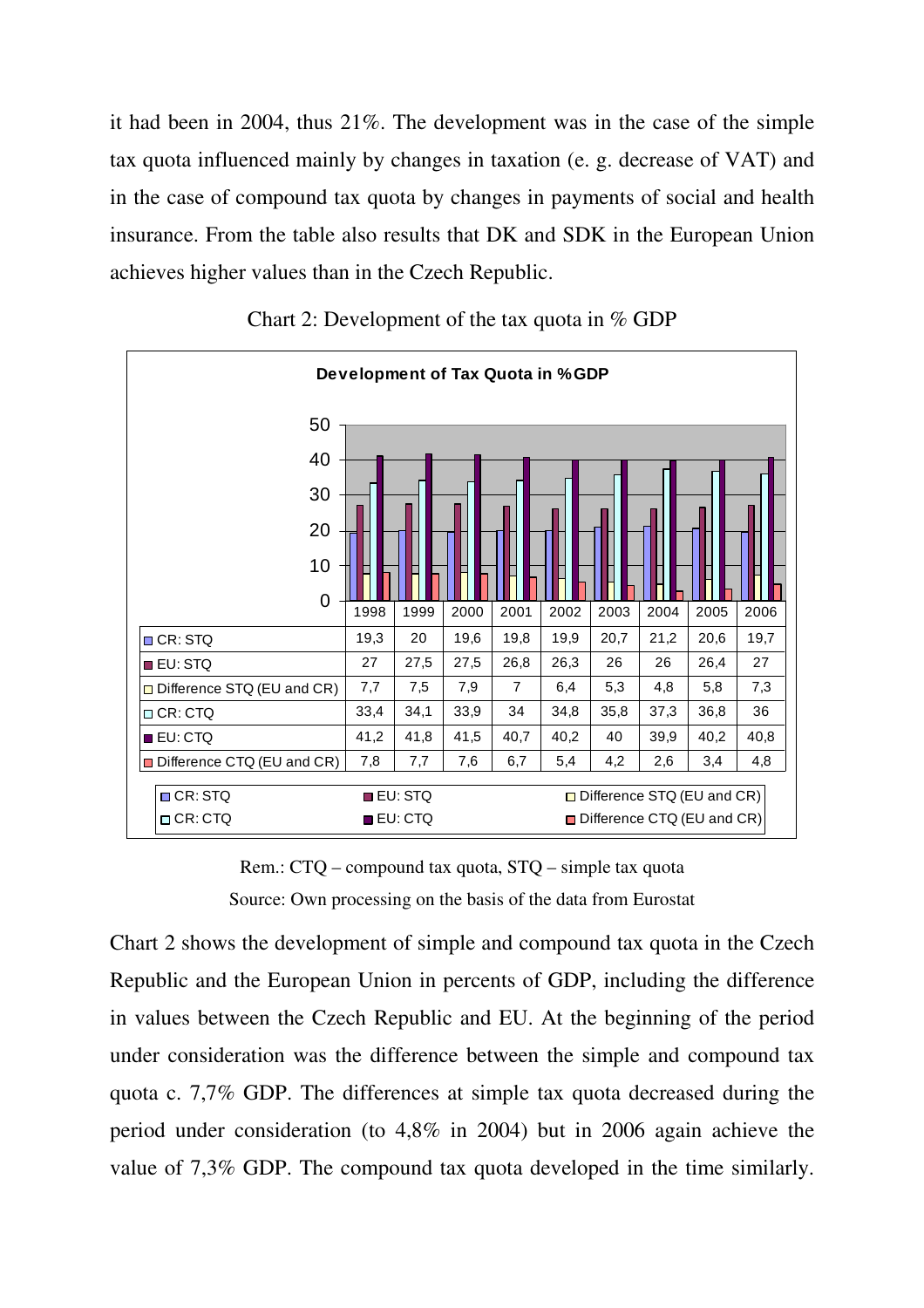The minimal difference in the rates was recorded in 2004, the values than again increase up to 4,8% in 2006. This means that at the end of the period under consideration exist greater differences in the simple tax quota than in the compound tax quota, namely for the reason of the significant share of payments on the social insurance in the SDK in the Czech Republic.

## **3. 3 Tax quota and its components´ development**

Important are not only the total range of the monitored indicator, but also the value of particular components. The development of compound tax quota´s components in the Czech Republic and the EU is shown in the Table 3 and Table 4 and Charts 3 and 4.

Table 3: Development of particular components of the compound tax quota in

|                          | 1998 | 1999   2000     |      | 2001 | 2002 2003 |      | $\vert 2004 \vert$ | 2005 2006 |      |
|--------------------------|------|-----------------|------|------|-----------|------|--------------------|-----------|------|
| Indirect taxes           | 11,0 | $ 11,5 \t 11,3$ |      | 11,0 | 10,8      | 11,1 | 11,6               | 11,5      | 10.9 |
| Direct taxes             | 8,3  | 8,5             | 8,3  | 8,8  | 9,1       | 9,6  | 9,6                | 9.2       | 8,8  |
| Social and health $14,4$ |      | 14,1            | 14,2 | 14,2 | 14,9      | 15,1 | 16,1               | 16,1      | 16,2 |
| insurance                |      |                 |      |      |           |      |                    |           |      |

Source: Data from Eurostat and European Commission Services

Table 4: Development of particular components of the compound tax quota in the EU in % of GDP.

|                                               | 1998 |  | 1999   2000   2001   2002   2003   2004   2005   2006                     |      |                               |                |                               |      |
|-----------------------------------------------|------|--|---------------------------------------------------------------------------|------|-------------------------------|----------------|-------------------------------|------|
| Indirect taxes                                | 13.4 |  | $\vert 13.7 \vert 13.5 \vert 13.2 \vert 13.3 \vert 13.2 \vert 13.3 \vert$ |      |                               |                | $\vert 13.4 \vert 13.6 \vert$ |      |
| Direct taxes                                  |      |  | $13,3$   $13,6$   $13,8$   $13,3$   $12,8$                                |      | $\vert 12,4 \vert 12,3 \vert$ |                | 12.7                          | 13.2 |
| Social and health $14,3$ $14,2$ $14,0$ $13,9$ |      |  |                                                                           | 13,9 | 14,0                          | $ 13,9\rangle$ | 13.8                          | 13.7 |
| <i>nsurance</i>                               |      |  |                                                                           |      |                               |                |                               |      |

Source: Data from Eurostat and European Commission Services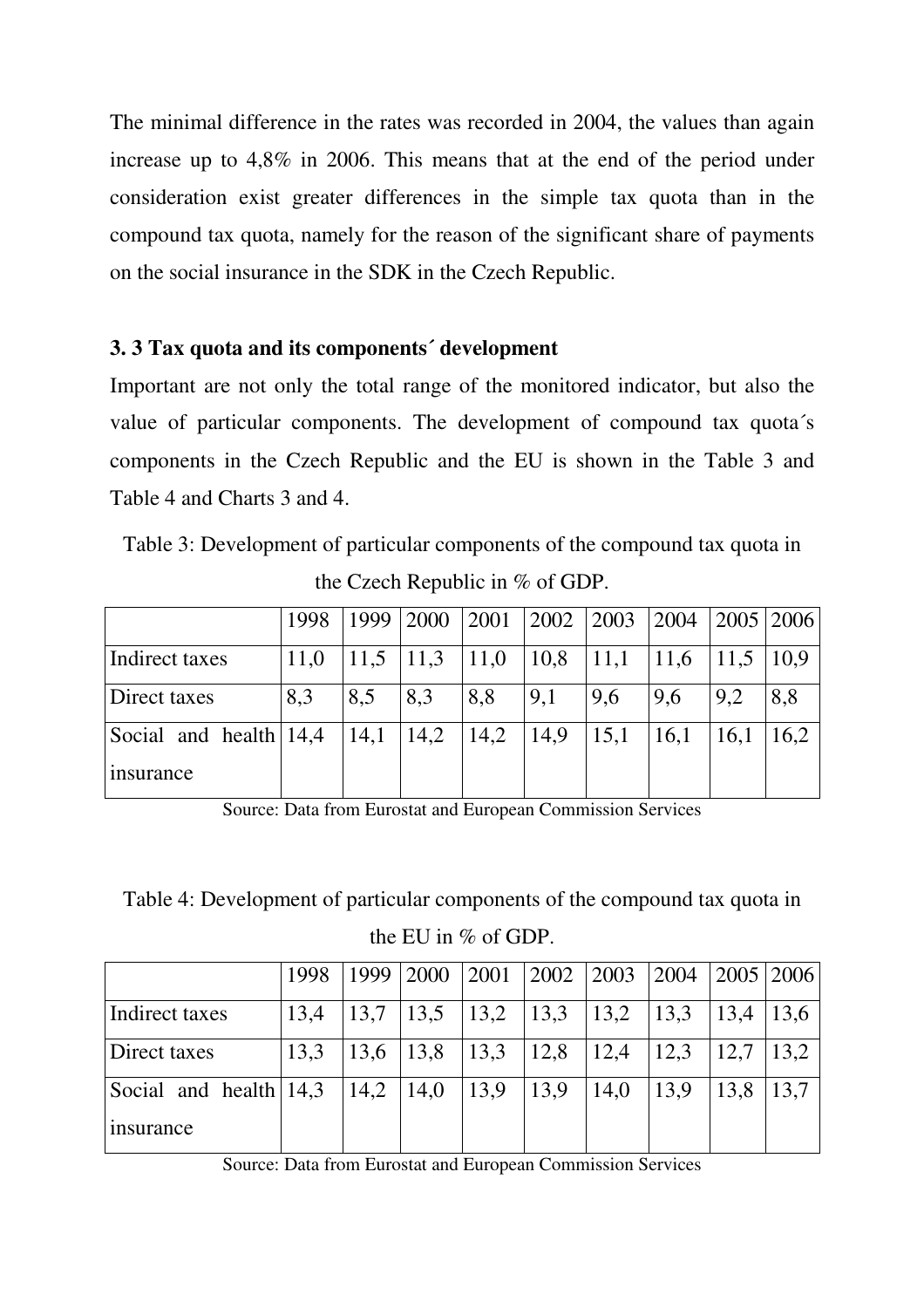The components of the compound tax quota mean the dividing of taxes into direct and indirect and into payments on social and health insurance<sup>11</sup>. Standard, generally established economic definition prefers indirect taxes<sup>12</sup> to direct ones. That is the reason why many economists argue that for an economy are better taxes from consumption. Their amount might threaten low-income groups of population, but it is possible to be compensated by special social transfers. In addition, they are more transparent<sup>13</sup>.

Chart 3: Development of components of the compound tax quota in the Czech



Republic in % of GDP.

Source: Own processing

From the Chart 3 and Table 3 is obvious that in the Czech Republic have direct and indirect taxes got a stable ratio on the compound tax quota and recorded changes were caused partly by the harmonization of the Czech legislature with

 $\overline{a}$  $11$  If we compare the development in the Czech Republic with the OECD countries we will find out that the social insurance today makes today a dominant part of the tax yields of almost all the OECD countries. The publication of the OECD explains it increasing ratio (from 18% in 1965 to 26% in 2003) mainly by the stress on the social transfers increase in connection with increasing unemployment, ageing population and ever-growing costs of health service.

 $12$  Indirect taxes are value added tax, consumer tax, customs and other indirect taxes.

 $13$  Direct taxes are imposed on a concrete subject, which cannot transfer this tax on somebody else, e. g. income taxes. Indirect taxes are imposed on a concrete subject as well, but it can transfer them on some other subject.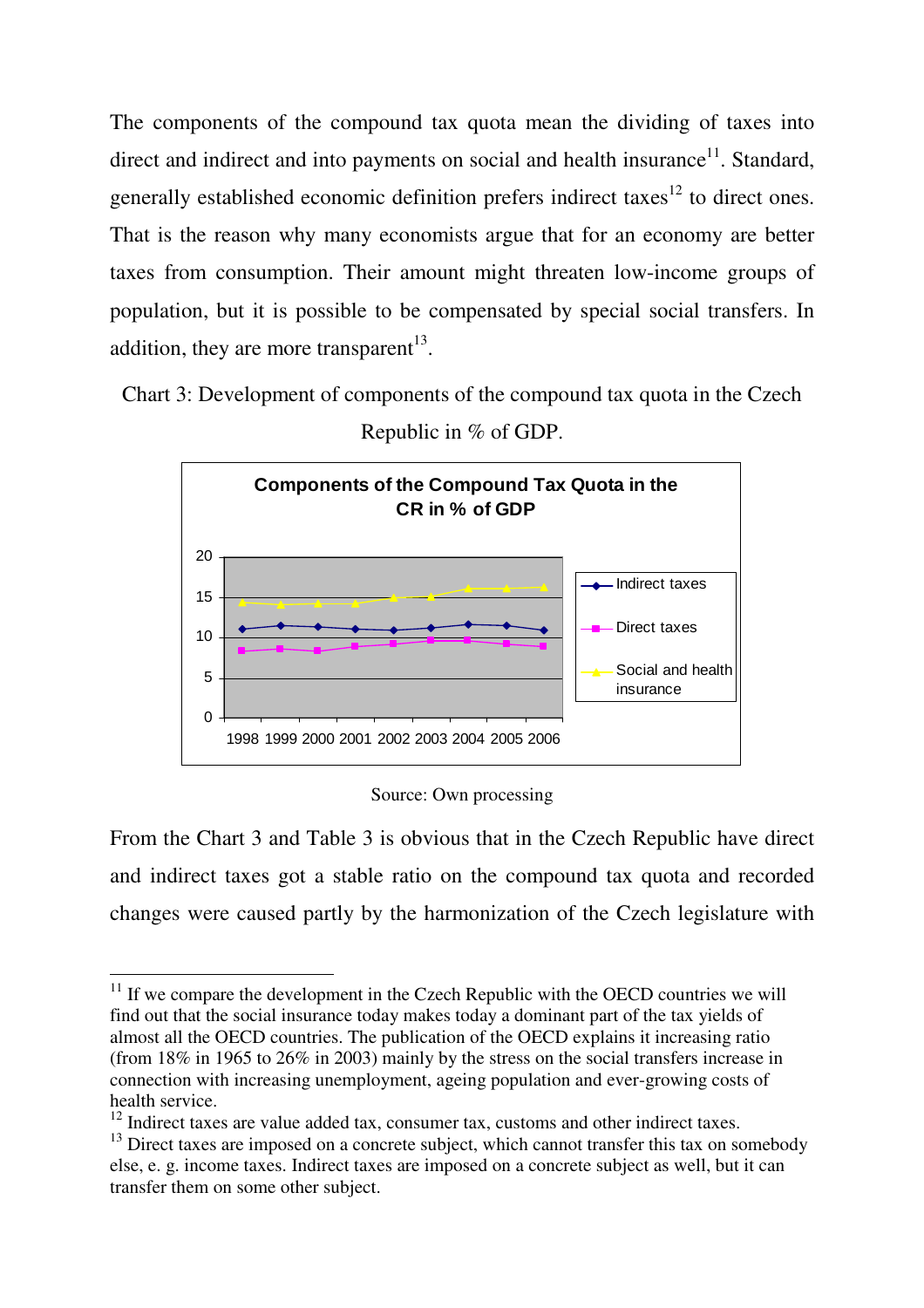the law of the EU (namely the decrease of VAT from  $22\%$  to  $19\%$  since 1<sup>st</sup> May 204) and partly by changes in the tax field within the frame of public finances´ reform (namely the changes of corporate income tax rate). As to the ratio of the social and health insurance to the GDP, it is obvious that the development has got a stable value till 2001, since 2002 is the value increasing. Reason of this are changes in rates of payments on social and health insurance.

Chart 4: Development of components of the compound tax quota in the European Union in % of GDP.



Source: Own processing

The Chart 4 proves the fact, that there are currently two dominant trends in the tax policy of the European Union: decreasing of taxes and diversion from direct taxes to indirect taxes. The development of particular components of the compound tax quota in particular EU countries is different from the development in the Czech Republic. Whilst in the Czech Republic is the amount of direct taxes in the period under consideration stable, in the European Union was recorded a fluctuating development of the direct taxes in the time. Their values are also permanently higher than in the Czech Republic (between 12,3 and 13,8% GDP). Current tax policy of the EU is focused on the rates of indirect taxes (e. g. VAT, consumer taxes), which can directly influence the market. The value of indirect taxes has been fluently increasing since 2001. Conversely, the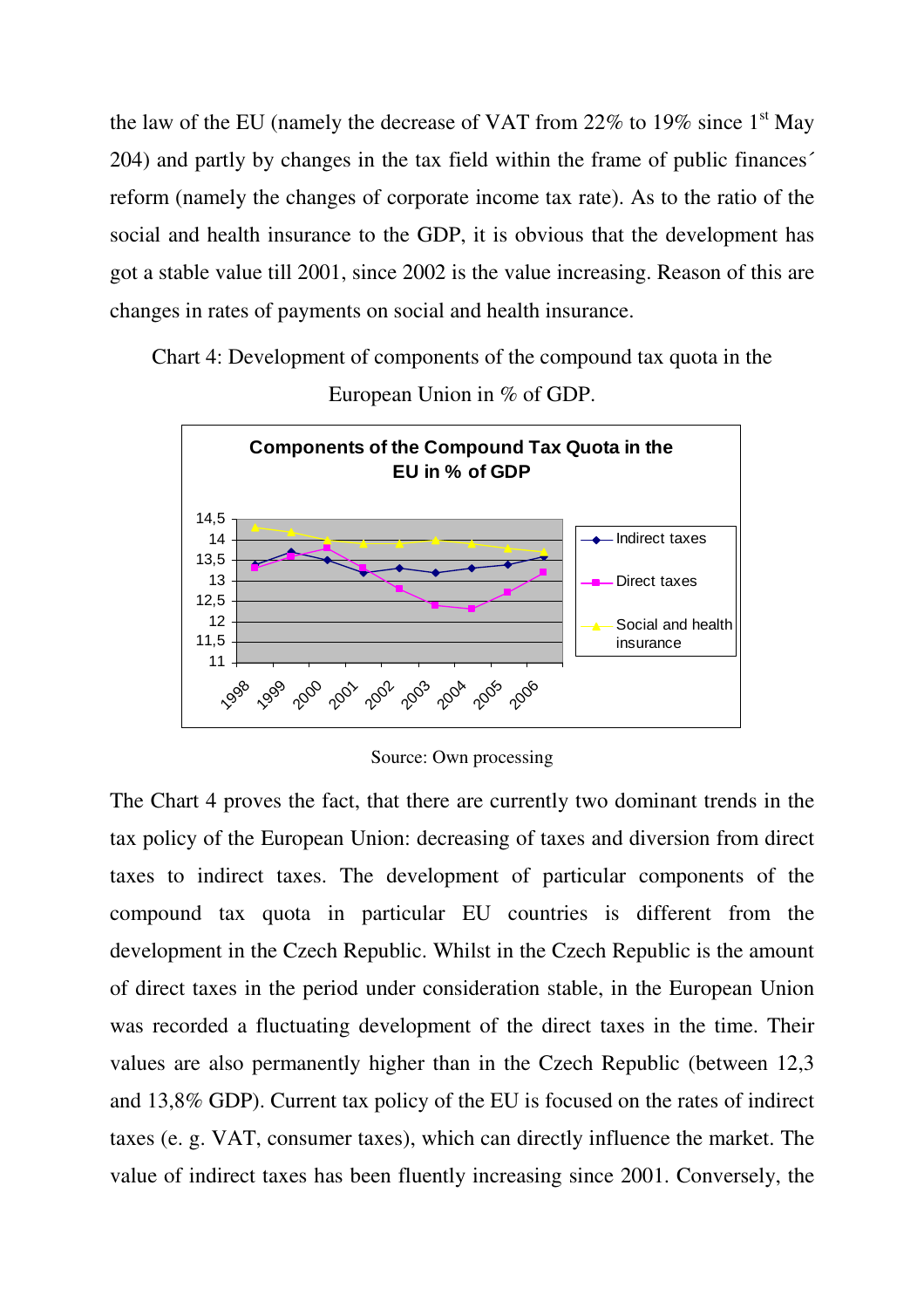values of quasi-taxes, namely the payments on social insurance, have been constantly decreasing in the countries of the European Union (with an exception in 2003).

#### **4 CONCLUSIONS**

The research has proved that there are currently two dominant trends in the tax policy: decreasing of taxes and diversion from direct taxes to indirect taxes. In the process of tax decreasing, and thus increasing of a competitive advantage in comparison with surrounding countries, are the most active countries of Middle and East Europe. Both above-mentioned trends show themselves in particular European Union member countries in varying degrees. During the evaluation of countries according to statistical indicators we will find among the member countries significant differences not only in the total tax quota, but mainly in the structure of these taxes.

Interstate comparison of particular concrete taxes has not got very significant predicative ability with regard to the different construction of taxes. Not only the height of the tax rate, but even differently constructed tax bases, from which is the tax calculated, and systems of exceptions and deductible items, significantly influence the tax burden and the final tax yield in particular countries. Tax quota is one of the basic indicators enabling the international comparison of the tax burden. Through the tax quota it is possible to compare the ratio of taxes on the gross domestic product, thus the part of the gross domestic product, which is being redistributed through public budgets in particular countries.

The tax system of the Czech Republic is in its main characters similar to the systems of other member countries of the European Union. In the Czech Republic, like in the most of EU countries, is the ratio of levied taxes to GDP increasing. In 2005 achieved the compound tax quota in the Czech Republic 38,5 percent of GDP. With these results is the Czech Republic with its quota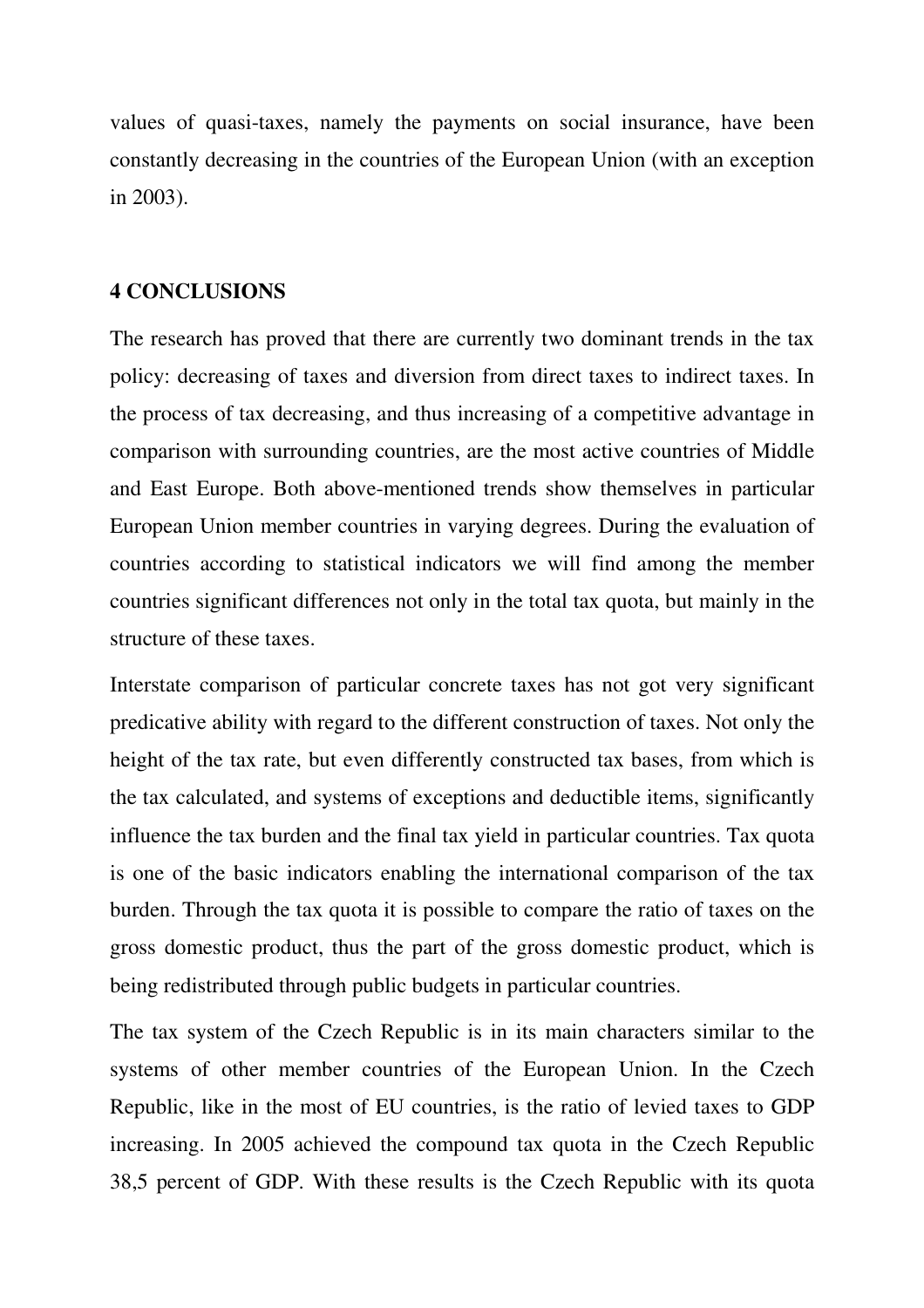getting around the average (the average of the OECD countries is higher for 2,5% ). However, the Czech specificity is the structure of the compound tax quota, as the payments on the social insurance are the most important income of the public budgets (in 2006 they exceed 40% of all the public incomes). The second higher income's item are indirect taxes and the third greatest resources of budgets are the income taxes.

#### **5 APPENDIX**

## **TERRITORIAL ANALYSIS OF THE COMPOUND TAX QUOTA IN THE EU COUNTRIES IN 1995 – 2005**

As there is rather a large number of member countries, the particular countries are divided according to the territorial viewpoint. For charts were used data from Eurostat with regard to more actual data.

#### **5. 1 Middle Europe**

Austria has in the period 1995 – 2005 the highest ratio of taxes on GDP from all the countries of the Middle Europe. In 2005 this indicator stopped on the value of 43,3%. Second Slovenia 40,4% followed by third Germany 39,9% "lags behind" it for almost 3%. The Czech Republic finds itself approximately in a half. In 2005 it recorded slight year-on-year decrease of 0,6 on the value of 36%.

The chart of tax quota development in the Czech Republic features the increasing trend in 1998 – 2004. Afterwards it started to decrease for the reason of public finances´ reform. One of the basic objectives of the tax policy of the Czech Republic is the tax quota's stabilisation. According to the information from the Ministry of Finance it rate in the future should get on the level of 2001. A significant share in this decrease has namely the decrease of the personal and corporate income tax rate, which was moderated by increasing the consumer tax at the tobacco products. Slovakia, as the only one country of the Middle Europe, features the trend of decrease of the tax quota in the whole period under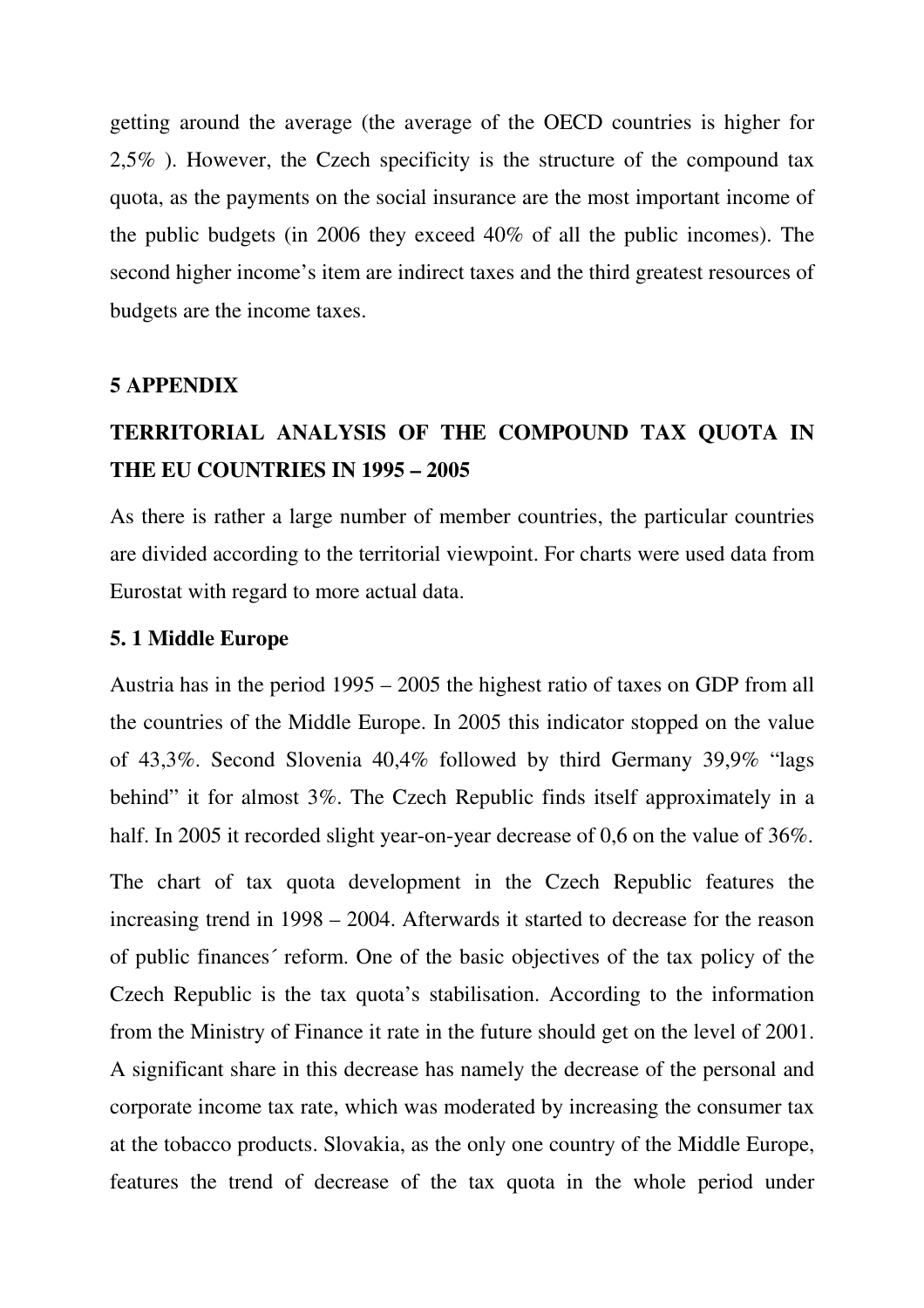consideration. Its change of the tax quota's height in 1995 – 2005 represents a decrease for more than 10%. A significant share in this fierce decrease took certainly the implementation of the straight tax rate, cancellation of dividend tax and triple-tax (death duty, gift tax and real estate-transfer tax).

Chart 5: Development of the compound tax quota in the Middle Europe



in % of GDP

Source: Data from Eurostat and European Commission Services

#### **5. 2 Northern Europe**

The fact that countries of the Northern Europe are number one in the ratio of taxes to the GDP is not a new thing. The highest value achieves Sweden with 51,8% followed by Denmark, Finland and the last of the northern countries, Norway. The highest year-on-year increase can be seen in the case of Denmark, where the tax quota growth against 2004 for 1%.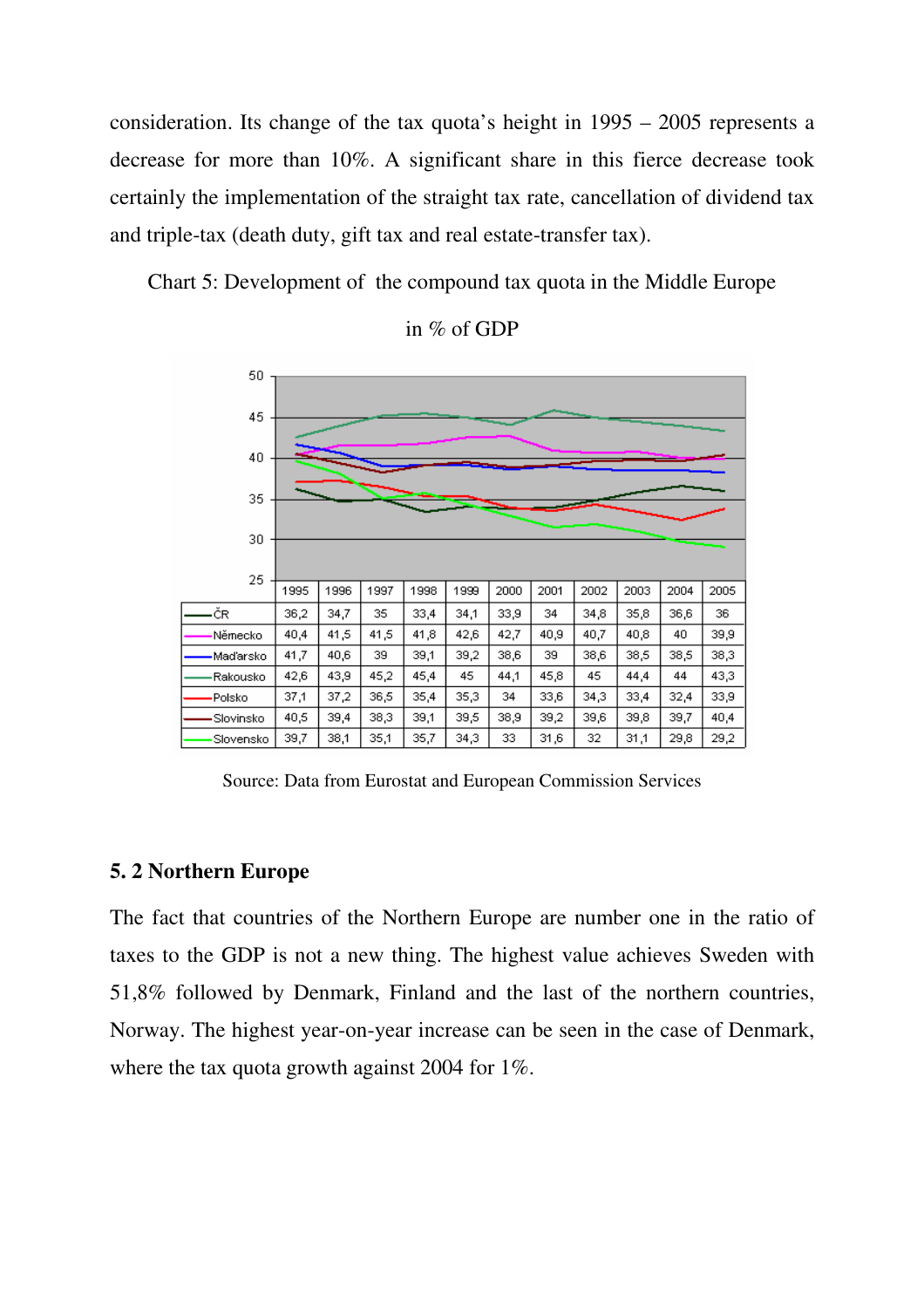#### Chart 6: Development of the compound tax quota in the Northern Europe



in % of GDP

Source: Data from Eurostat and European Commission Services

#### **5. 3 Western Europe**

From the member countries of the Western Europe dominates in the ratio of taxes to the GDP in 205 Belgium with 47,1% followed by France, The Netherlands, Great Britain and Ireland. The year-on-year increase of the tax quota reached in the case of all these countries 1% increase in average. We can see there, as in the case of other EU countries, the impact of the tax reform, which in 2001 in The Netherlands, caused more dramatic drop of the tax quota. Namely Ireland is a good example of well-done economic reforms, which shifted it from the position of the undeveloped country among the elite of the modern Europe.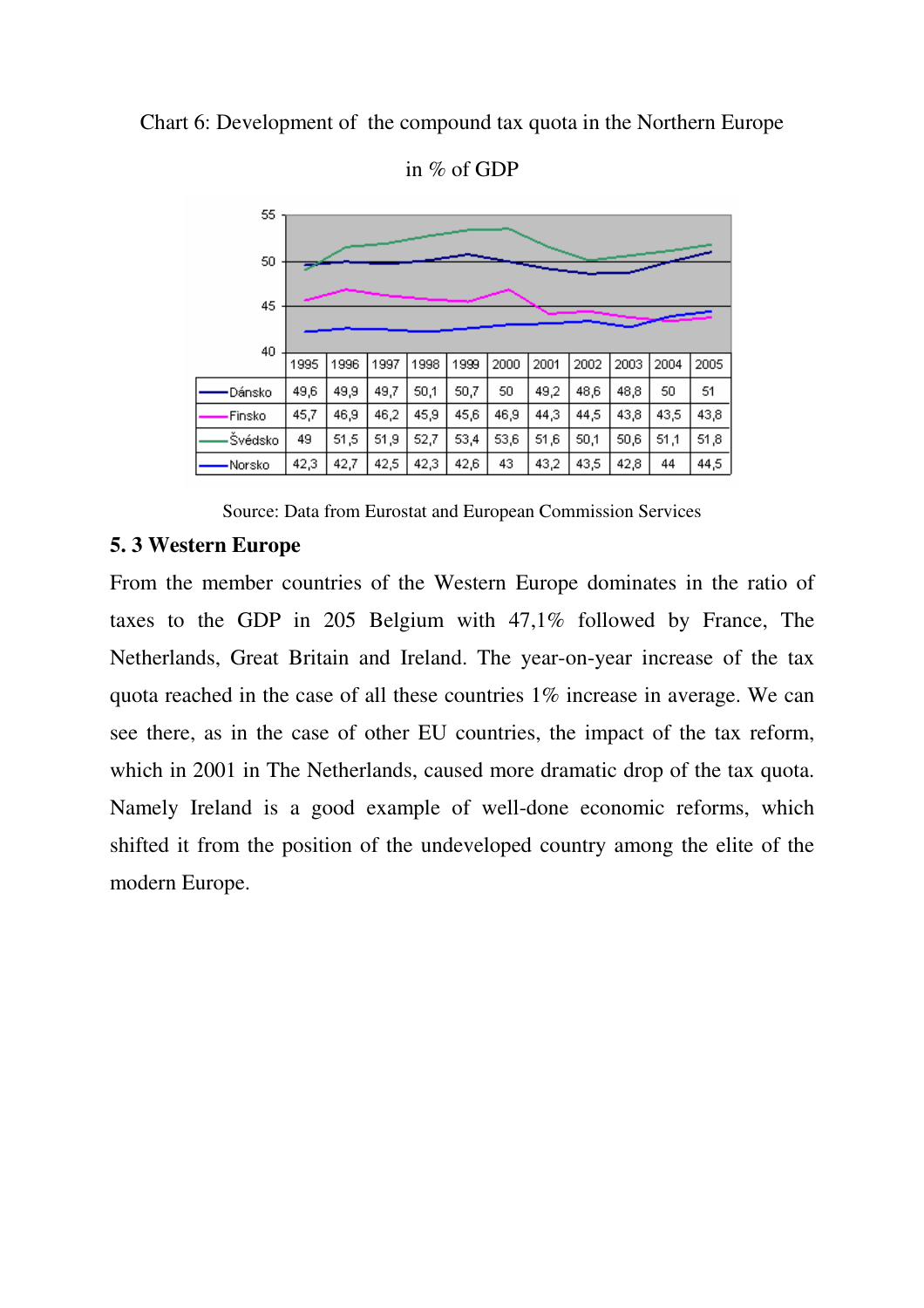### Chart 7: Development of the compound tax quota in the Western Europe



in % of GDP

Source: Data from Eurostat and European Commission Services

#### **5.4 South-west Europe**

This is the case of Portugal and Spain. For these two coastal countries of the South-west Europe is characteristic the growing trend of the tax quota indicator. It is not possible to say that the development in these countries significantly differs from neighbouring member countries. Both counties show the height of the indicator in 2005 in the height of 36,3 and 36,1% what represents  $1\%$ increase in comparison with 2004.

Chart 8: Development of the compound tax quota in the South-west Europe in





Source: Data from Eurostat and European Commission Services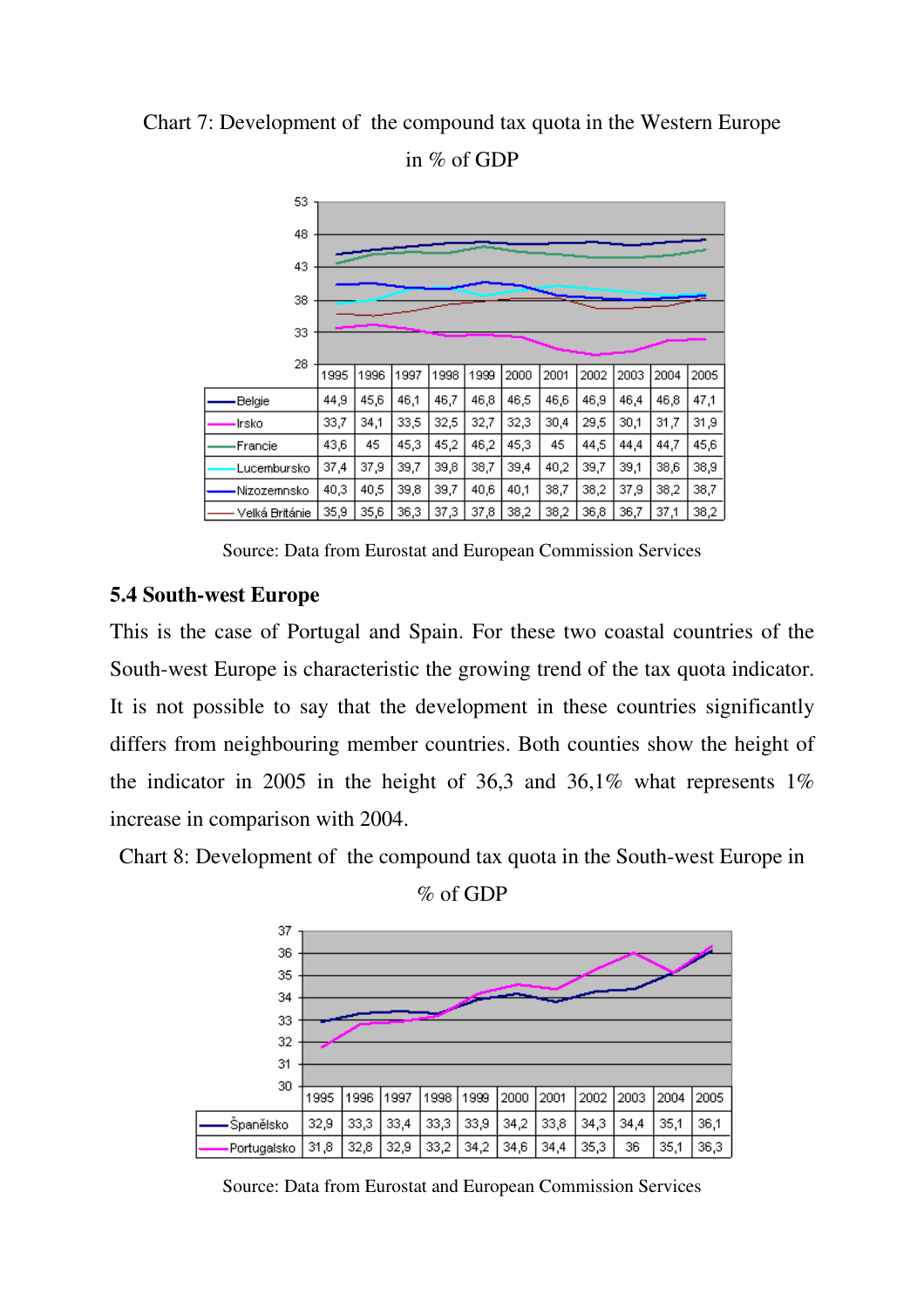#### **5.5 Southern Europe**

Three countries represent the Southern Europe: Italy, Cyprus and Malta. In the case of the last two countries it is possible to mention a rather high increase of the tax quota in 1997 – 2005. An independent development is recorded in Italy, which has a ratio of taxes to the GDP in 2005 for more than 5% higher than remaining two island countries. A sharp decrease of the tax quota on Malta in 1997 is worth mentioning, when this indicator fallen for almost 9%.

Chart 9: Development of the compound tax quota in the Southern Europe



in % of GDP

Source: Data from Eurostat and European Commission Services

## **5.6 South-east Europe**

Among the EU member countries has been since January 2007 ranked even the states of the South-east Europe Romania and Bulgaria. Unfortunately there were not found sufficiently long time series on basis of which could be analysed the development of their tax quota more precisely. The highest tax quota from the countries of the South-east Europe belongs to Greece. In 2005 it reached 36,4% and it is also not possible to pass over that the oscillating zone is in the period under consideration getting around from 33 to 39% (what is one of the greatest from the EU countries). Second placed Bulgaria followed by Romania 28,8%, which has got together with Lithuania the lowest tax quota from all the EU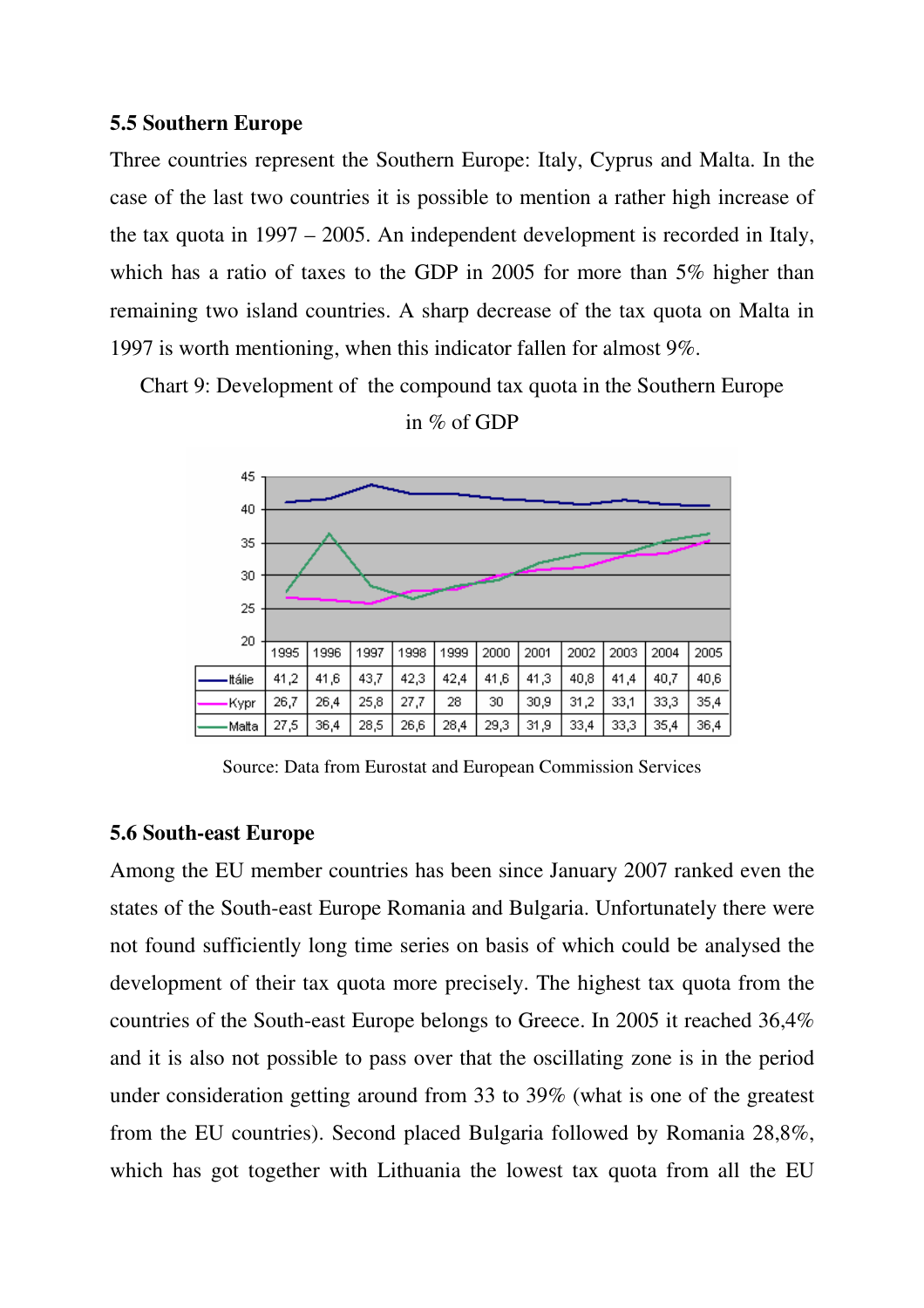member countries. On 1<sup>st</sup> January 2005 was in Romania implemented straight tax what resulted in the increase of the tax quota for 1%.

Chart 10: Development of the compound tax quota in the South-east Europe



in  $\%$  of GDP

Source: Data from Eurostat and European Commission Services

## **5.7 North-east Europe**

 $\overline{a}$ 

The countries of the North-east Europe represent the most interesting chart of the tax quota development. It includes Estonia with 30,7%, Latvia with 29,3% and Lithuania 28,8% in 2005. Here is not even as interesting the year-on-year change<sup>14</sup> as the fact that in these countries occurs striking decrease of the taxes<sup> $\check{\ }$ </sup> ratio to the GDP. In the case of Estonia is this trend stopped in 2001 when again occurs its "increase". To this situation certainly contributed the implementation of the straight tax in Estonia in 1994. On the other hand, Latvia and Lithuania had been drastically decreasing their ratio of taxes to GDP since 1998 till 2005, however in the last two years occurred a slight increase. In the case of these neighbouring countries was also implemented the straight tax, namely in 1995, thus one year later than in Estonia.

<sup>&</sup>lt;sup>14</sup> Even though the decrease in the case of Estonia from 37,9% in 1995 to 30,7% in 2005 could be marked as a significant fall.